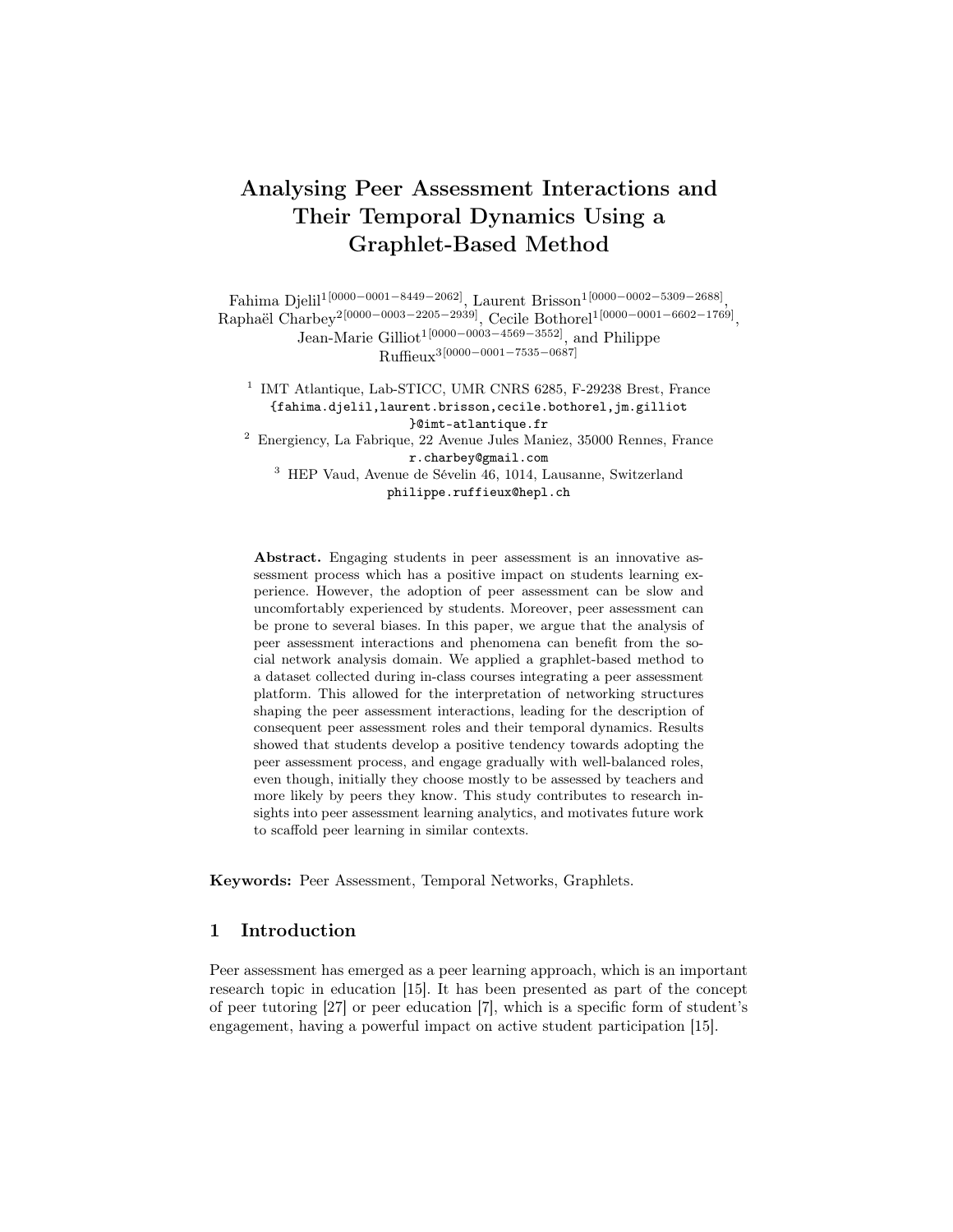#### 2 F. Djelil et al.

A key way to bring learning and teaching together by engaging students in peer learning is through the assessment process [14]. Assessment used with students has been argued to have a significant impact on what, how and how much students study [13] and is therefore an essential element in the learning and teaching process. Bringing students into interactive learning and peer feedback around assessment activities is a good way for students to identify the strengthens and weaknesses of their work [30]. Allowing students to develop their own assessment activities is suggested as an innovative assessment practice enhancing tutor experience [2]. More importantly, engaging students in peer assessment has a positive impact on students learning experience, and helps improvement of performance [2]. Despite prior work in this field, the intrinsic mechanisms and temporal dynamics of peer interactions that drive peer assessment in hybrid classes remain understudied. A few online tools exist for supporting peer assessment [35], and support for transparent and meaningful peer assessment learning analytics is lacking [9]. For instance, such learning analytics may allow for reliability check of assessment [9].

This paper aims to provide insights on how students engage in peer assessment and address the following main questions: 1) How peer assessment interactions occur ? 2) What are the consequent student roles regarding the peer assessment process ? 3) How the student assessment roles evolve temporally ? To this end, we applied a graphlet-based method, a meaningful and expressive network analysis approach, to a dataset collected across seven in-class courses integrating an online peer assessment platform called Sqily. This method allowed for the description of peer assessment roles students engage with, as well as their temporal dynamics, leading to a more understanding on how students involve in peer assessment.

In the following sections, we first present a state of research and practical issues in peer assessment. We describe the peer learning platform we used and how it implements peer assessment (Sqily). We also introduce the graphlet concept in the domain of Social Network Analysis. We then describe the graphlet-based method we adopt to analyse peer assessment interactions, and detect student roles and their temporal dynamics. We report our observations, and finally we discuss our contributions and pedagogical implications of this work.

### 2 Background

#### 2.1 Peer Assessment Findings

Peer assessment is seen as a powerful tool to achieve evaluation of complex students' assignments at a large scale, as in the context of Massive Open Online Courses (MOOCs) [6], [20]. Scalability in the evaluation is achieved since peer feedback is available in greater volume and with greater immediacy than teacher feedback [34]. It is also assumed that peer assessment is most generally formative, with the intent to make students help each other plan their learning, identify their strengths and weaknesses, target areas for remedial actions, and develop metacognitive, personal and professional skills [34].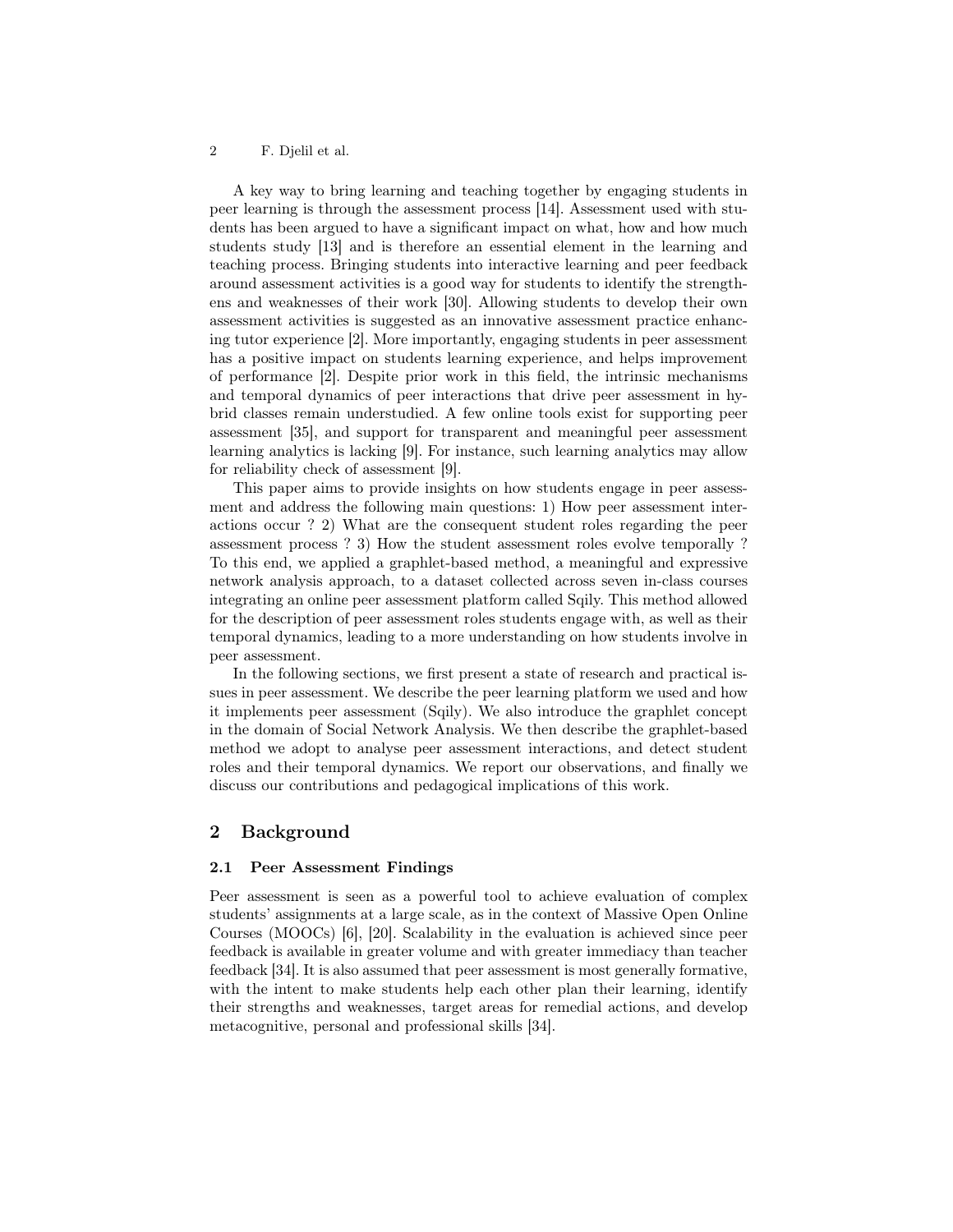This may seem to be an enriching system, but peer assessment evaluations can be prone to many biases. As it is reported in [35], biases for students can include inexperience in grading, but also friendship between peers [8], which implies rating friends favourably and making pacts with others [21]. A recent study [11] revealed that friendship-based favouritism in peer judgements was one of the most frequently cited by students, as posing a barrier for improvement, and so, a negative aspect of peer assessment. This is closely related to the problem of reliability and validity of students' peer assessment, which is one of the major concerns for both educators and researchers, that is rising in the literature, and which is mostly dealing with peer grading. For example, [5] found that when students are given guidance on peer assessment, they take the grading tasks seriously and their results are highly reliable and as valid as instructors' assessments. Other studies [35], [17], [33] indicated that peer assessment is of adequate reliability and validity compared to instructor or teacher assessments, when the process is carefully prepared and conducted.

It has also been expressed that peer assessment is a time-intensive process, as it requires students to engage in intellectually challenging tasks, and that students can feel socially uncomfortable [24]. The process of peer assessment may also take time before being adopted by students. It was reported that students, especially in the initial stages of peer assessment, are often critical of their peers' ability in assessing their work [1]. However, it was observed that although students have doubts and initially tend to resist being involved in peer assessment, such resistance subsides over time [1].

#### 2.2 Peer Assessment Using the Platform Sqily

One of the objectives of Sqily [26] is to draw benefit from the peer assessment approach, by providing peer feedback (comments, documentation, ...) and certifying learning skills. Sqily also facilitates interactions between peers, by providing tools for sharing learning contents and engaging discussions. The platform enables to define a set of skills that can be certified by completing related assessment activities. An assessment activity can be an open question or an exercise created by a teacher or a peer. The creator of the activity, based on his or her own expertise and his own scoring, decides whether or not to validate the associated skill for another peer. A skill refers to a knowledge, a know-how or an ability. Each skill is added to the platform by a teacher or a peer who masters the related competency. Each learner refers to the platform, to acquire a new skill by interacting directly with the teacher or the tutor who acts as a teacher for that skill. Once a learner gets an activity certified, he can himself tutor other peers.

In the context of a classroom, this enables organising topics, or skills, to be learned as a tree of learning objectives' sequences. A learner progression is explicit, and interactions between peers are organised around skills through an assessment process. The learner is invited to progress in a learning path which is not imposed, since students can choose their own sequencing to certify skills (Fig. 1). Initially, the learning path is set by a teacher, but can be extended by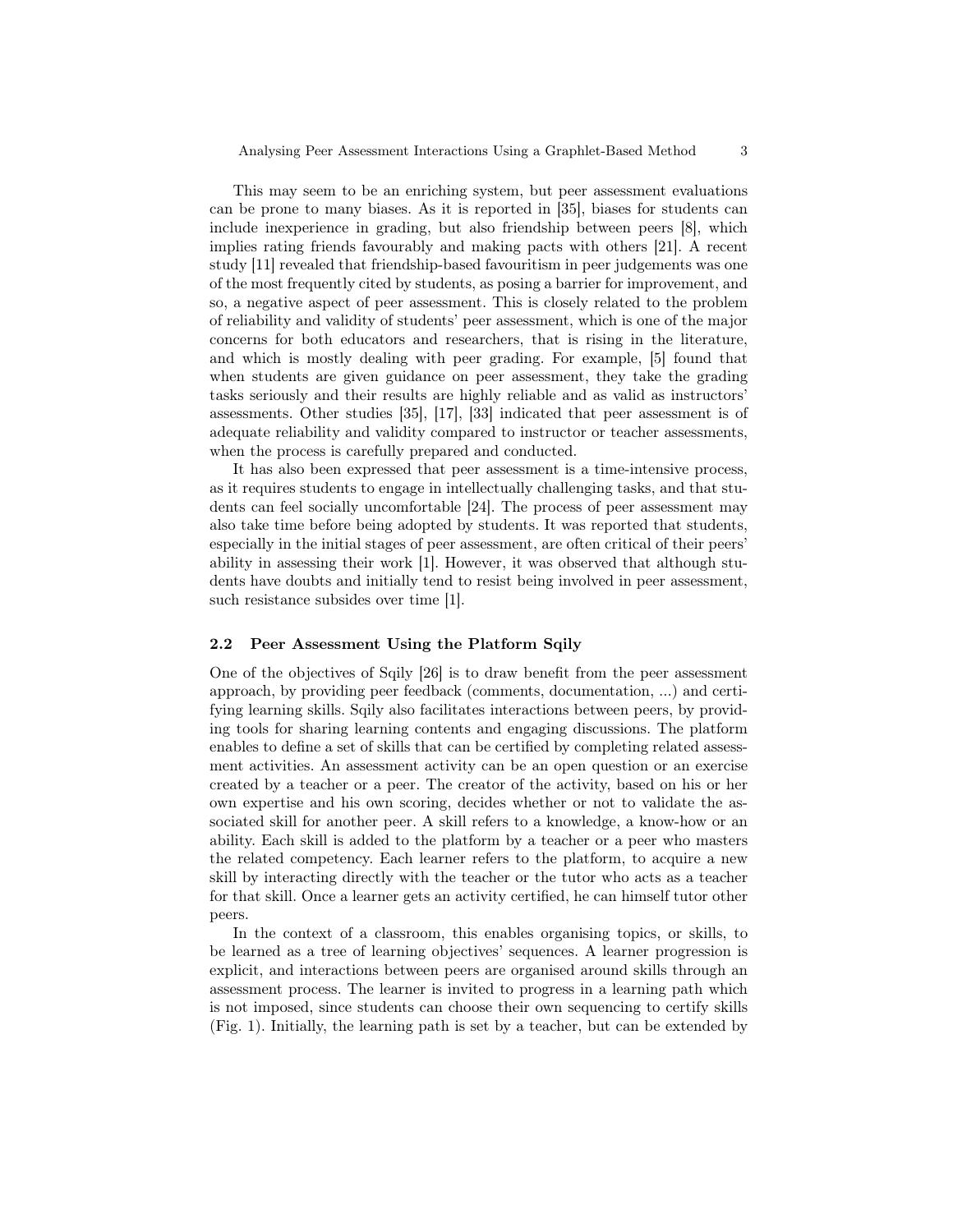4 F. Djelil et al.



Fig. 1. A learning path in the Sqily platform: the skills coloured in yellow, blue and grey are respectively skills that have been certified, skills that are being certified, and skills that are not yet certified.

the learners, i.e. learners are assessed either by teachers or peers, according to the activities they choose.

The objective of peer assessment using the platform Sqily is to encourage the learner to adopt a peer tutoring approach: he must mobilise his newly acquired skills in order to explain them and help other students acquiring them. Thus, the learner puts himself into the role traditionally assigned to the teacher and deepens his skills [29]. In summary, students are encouraged to design their own assessment activities, ask for assessments to acquire new skills or give assessments and feedback on skills they master. Around assessment activities, students will alternatively assume both tutor (assessor) and tutee (assessed) roles.

# 2.3 Graphlet in the Social Network Domain and Potential for Peer Assessment Analysis

Since peer assessment involves social interactions and provides networking data, it is very worthy to look for the opportunities the domain of Social Network Analysis (SNA) may provide to analyse peer learning interactions. In fact, SNA is already known to be powerful at describing and analysing interaction behaviours in the field of learning analytics. SNA has mostly been applied to analyse student discussions in forums, a systematic review of literature covers more than 30 studies that analyse patterns of student discussions [3]. For example, the study [31] exhibits popular students who provide comments to others, who are reflectors and good communicators in the learning process. Graphlets have also potential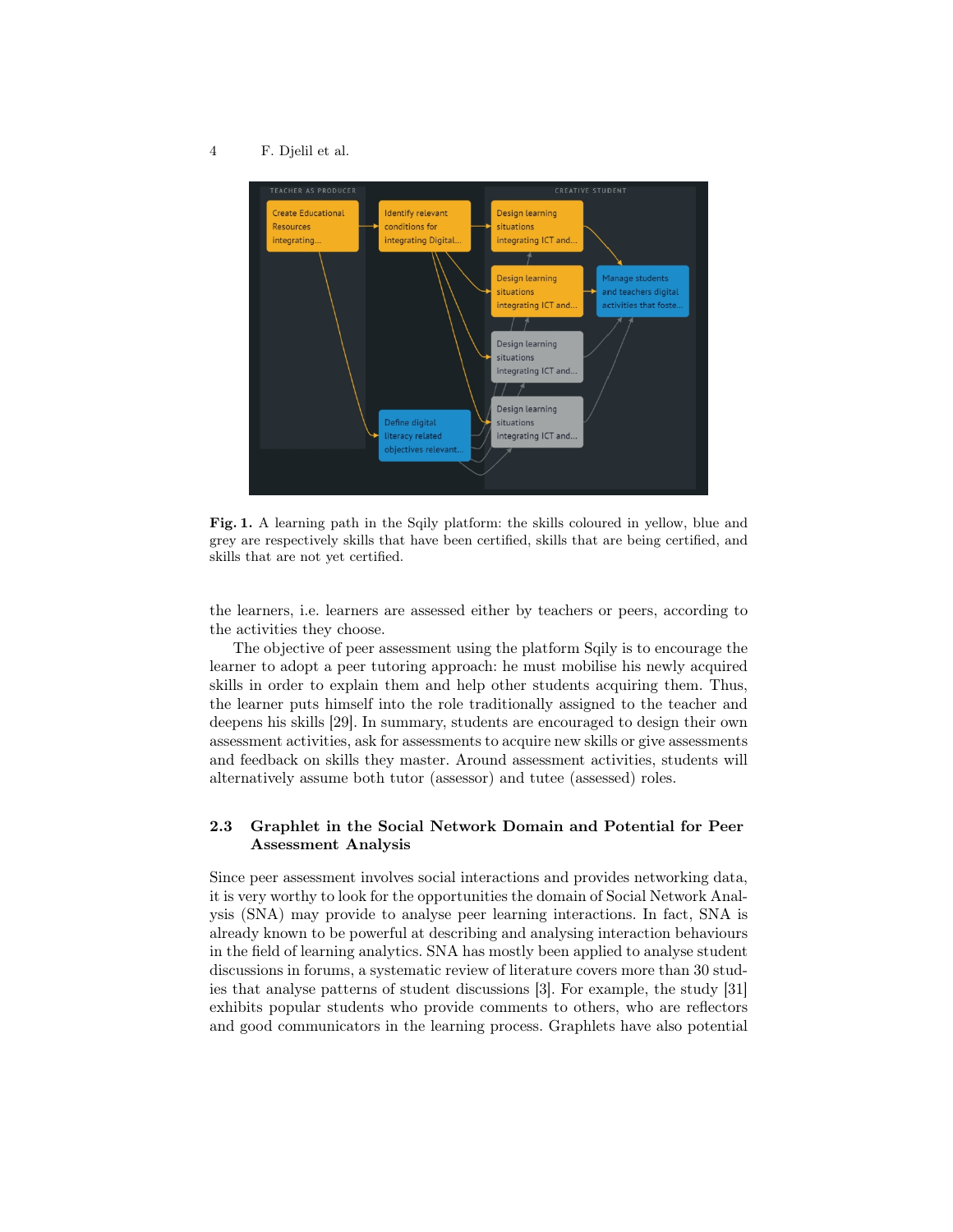to provide an automatic way to detect relevant, sometimes, non-obvious configurations of interaction inside complex networks [23]. By counting the positions in which the nodes appear (position enumeration), the graphlets offer a way to compare their topological role inside a social network. A previous study on the Sqily platform data [4] showed the relevance of the graphlet-based approach to detect roles. However, the limited number of graphlets used did not allow to differentiate the behaviors of students and teachers and thus to highlight statistically significant changes in behavior.

A social network, represented as an undirected or directed graph, consists, minimally, of a set of nodes (also referred to as vertices) representing social actors and a set of arcs (edges or ties) between pairs of nodes, representing social relations between actors [12]. Recently in the network analysis domain, methods that explicitly look at the connections between nodes inside subgraphs, called graphlets or motifs, have emerged [23]. Graphlets have been used in many tasks such as network comparison, link prediction, and network clustering, mainly in the computational biology domain (biological networks) [32, 25]. On a more global perspective, graphlets have shown to be able to classify superfamilies of networks [22, 37]. Graphlets are a collection of subgraphs representing all possible configurations of interconnection between a small number of  $k$  nodes, usually  $k$ is set to three in the case of a directed graph. Triadic configurations (directed graphlets with 3 nodes) represent a fundamental tool for social network theories and methodologies [16, 12, 36].

Fig. 2 illustrates the process by which positions are enumerated in a directed graph. In this example, position enumeration is completed by visiting an initial complex graph (social network), to determine all the constitutive subgraphs of 3 nodes, classify the isomorphic ones and determine and count the nodes having equivalent positions. Each class defines a new graphlet, which is distinguished by the way the nodes are connected each other. We can also know for each graphlet, the number of its occurrences which is given by the count of isomorphic subgraphs defining the graphlet. An isomorphism between two subgraphs means that the subgraphs have the same number of nodes and are connected in the same way. In other words, if the two subgraphs were drawn, then we would only have to highlight their nodes, and keep the direction of connection between the nodes to get the exact copies (Fig. 2, (c)). Depicting the nodes inside each graphlet allows highlighting equivalent positions of nodes within a graphlet (Fig. 2, (d), (e)).

## 3 Method

Our work aims to examine interactions between students, that occur during peer assessment on the Sqily platform. We first consider the student interactions within the same time baseline, then we vectorise the student peer interactions, on the basis of their topological positions within graphlets (Question 1). To obtain student distinct roles, we applied a clustering over the aggregated vectors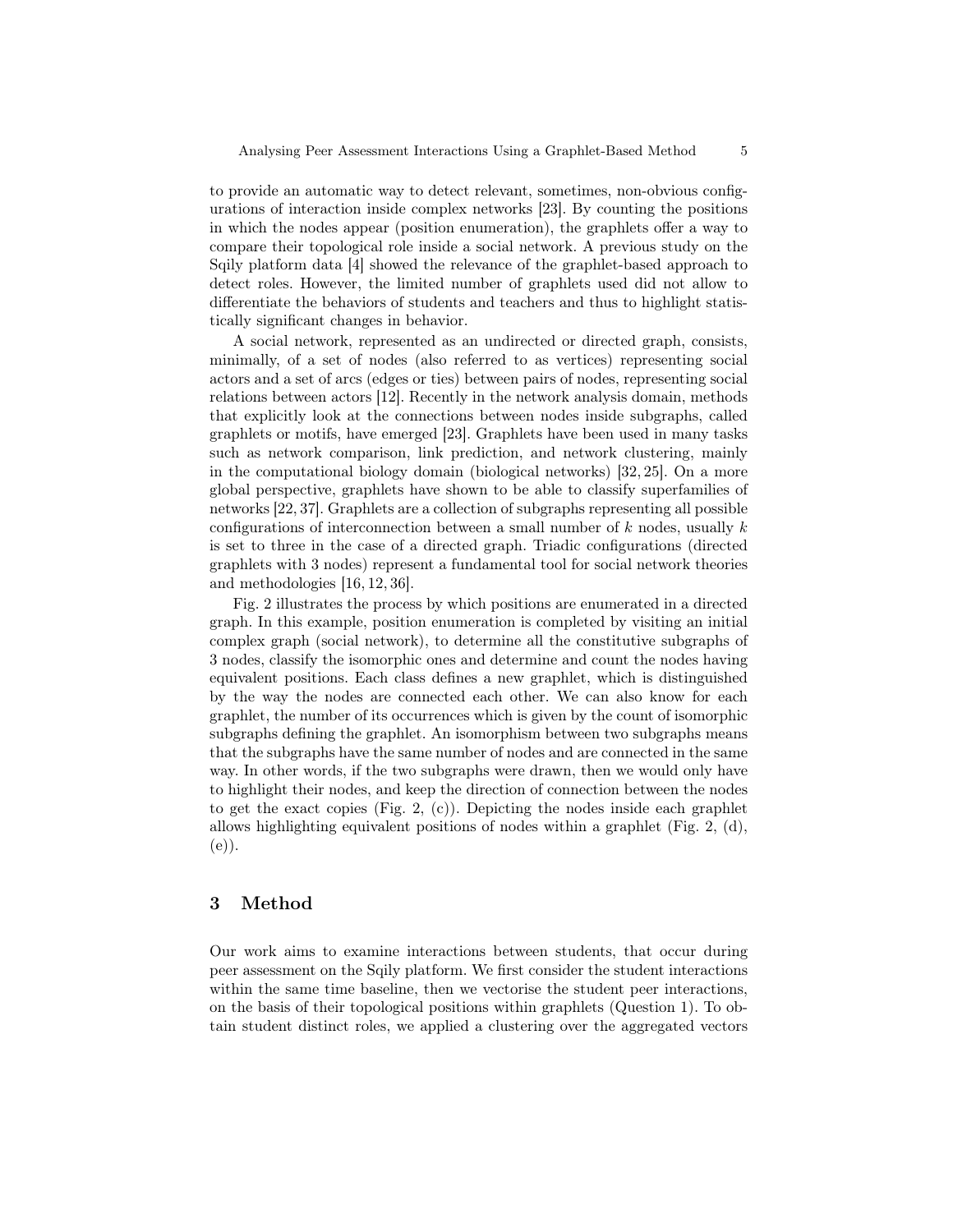

Fig. 2. Example illustrating the position enumeration process: a) initial directed graph; b) constitutive subgraphs of 3 nodes; c) classes of isomorphic subgraphs expressing the resulting graphlets, positions of nodes are depicted in shades of grey; d) node "A" in four positions; e) node "E" in 3 positions. Note that node "E" appears once in the same position as another node, hence the depicting of 4 nodes.

(Question 2), and finally we applied a likelihood metric to investigate relationships between two consecutive temporally unfolding roles (Question 3).

#### 3.1 Context

The study was situated in seven courses that took place in a classroom using the Sqily platform in HEP Vaud (Lausanne, Switzerland), a higher education school that offers a university-level training to future teachers and educators. The courses were about the fields of mathematics, integration of ICT in teaching, web exploration and documentation, as well as images and media in teaching. Each of the courses involved different amounts of students rising from 11 to 171 students per course, and up to 7 teachers per course (this distribution is specific to the training program and the courses). Each course contains different assessment activities designed either by teachers or peers. To get involved in a peer assessment process, students are invited to certify exiting skills or to create their own assessment activities in the platform. Teachers are creators of skills and assessment activities, assessors and facilitators. Table 1 shows for each course, the proportions of assessment activities that have been created by peers in the platform.

#### 3.2 Data Analysis

A Unique Time Baseline for Interaction Observation. In order to facilitate analysis of peer assessment interactions within the different courses and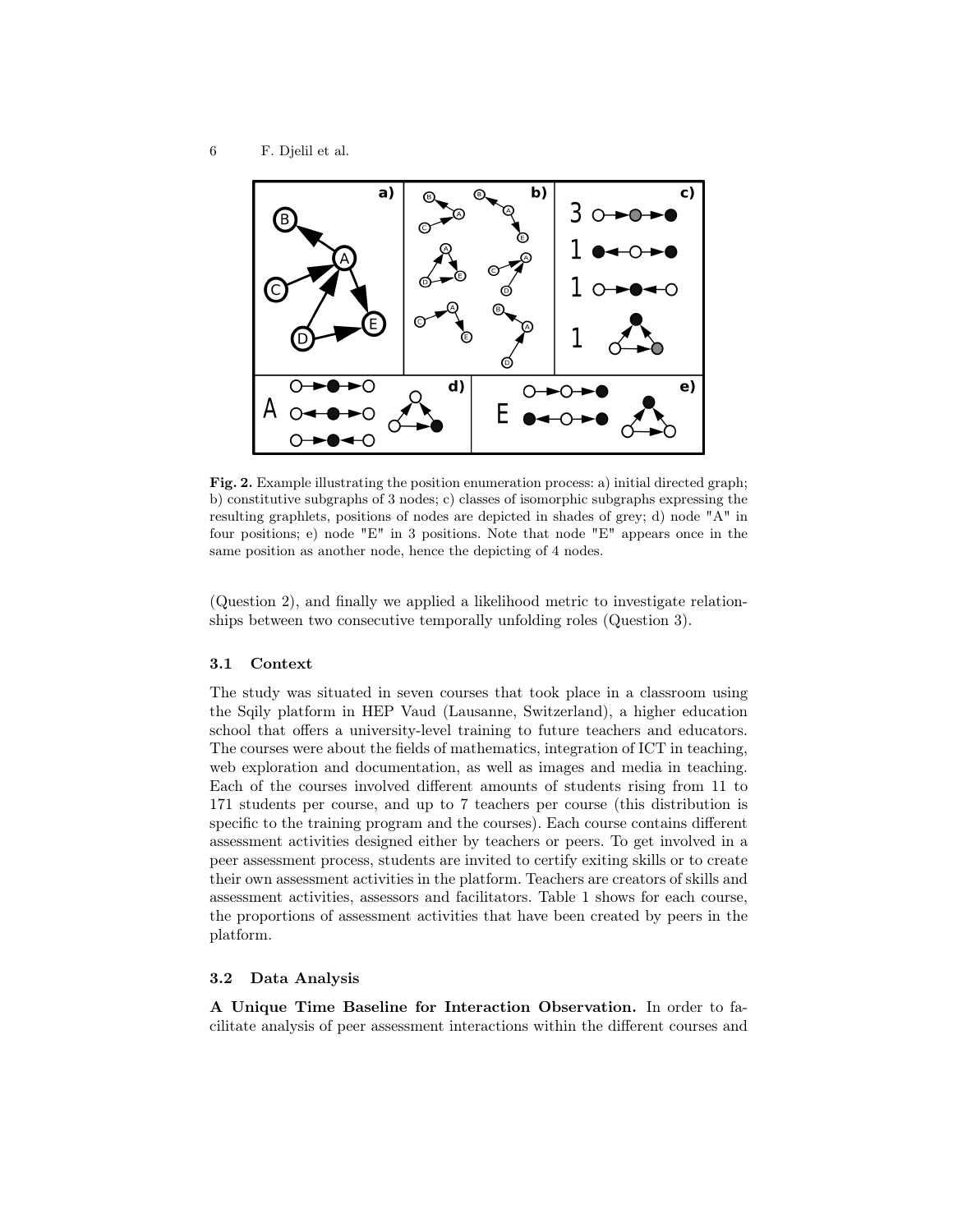| Course                   |   |     |     | Nb. Teachers Nb. Students Nb. Assessments Peer assessments $(\%)$ |
|--------------------------|---|-----|-----|-------------------------------------------------------------------|
| Maths 1                  |   | 16  | 45  | 27                                                                |
| Maths 2                  |   | 12  | 35  | 97                                                                |
| ICT <sub>1</sub>         | 5 | 48  | 243 | 47                                                                |
| ICT 2                    |   | 151 | 865 | 68                                                                |
| ICT 3                    | 6 | 171 | 831 | 79                                                                |
| WebExplo                 |   | 11  | 24  | 92                                                                |
| Image&Media <sup>1</sup> |   | 13  | 99  | 67                                                                |

Table 1. Number of teachers and students enrolled in each course, and the proportion of assessment activities created by peers.

allow comprehensive comparisons, we first set an observation period to one week, to get observations with the same time baseline (time discretisation). Then, over each time period, we aggregate all the interactions between peers, as well as between teachers and students, to create a directed graph, where nodes are representing teachers or peers, and arcs the assessment interactions, i.e., a teacher assesses a student or a peer assesses another peer to certify at least one student skill. The obtained graphs are not weighted, i.e. there is no numerical values (weights) on the arcs, associated to the count of assessment interactions between the same individuals, and within the same time period.

Graphlets Shaping Student Interactions. Graphlets provide a meaningful way to express the student peer assessment roles. In each graphlet, peers are represented by nodes, the positions of nodes are visually depicted, and the arcs are directed from the peers taking the assessor role to the peers taking the assessed role. For instance, the graphlet  $\mathcal{L}_{\infty}$ , expresses a student who assesses other peers (depicted as a black node),  $\stackrel{\circ}{\rightarrow}$  expresses a student who is assessed by other peers, and  $\mathcal{L}_{\infty}$  expresses a student who assesses a peer after being assessed by another peer.

In order to be computed, the graph data obtained from the previous step of time discretisation, is structured using vectors. Each vector stores for each student, during a period of time, the ratio of the number of appearances of the student in a given position, with the total number of his appearances in other positions. More specifically, we defined all possible configurations of graphlets of size 3, which distinguish teachers (shown as a  $\hat{\varphi}$ ) from students (shown as a  $\circ$ ). We obtained 20 graphlets allowing highlighting 48 distinct positions for the nodes, depicted with shades of grey (Fig. 3). Therefore, each student is characterised regarding these 48 distinct positions.

Student Roles. In order to determine peer assessment roles, we applied the kMeans clustering algorithm over the vectors obtained from the previous step. Each vector stores for each student information about its enumerated positions within a period of time. By applying the kMeans algorithm [18, 19] to these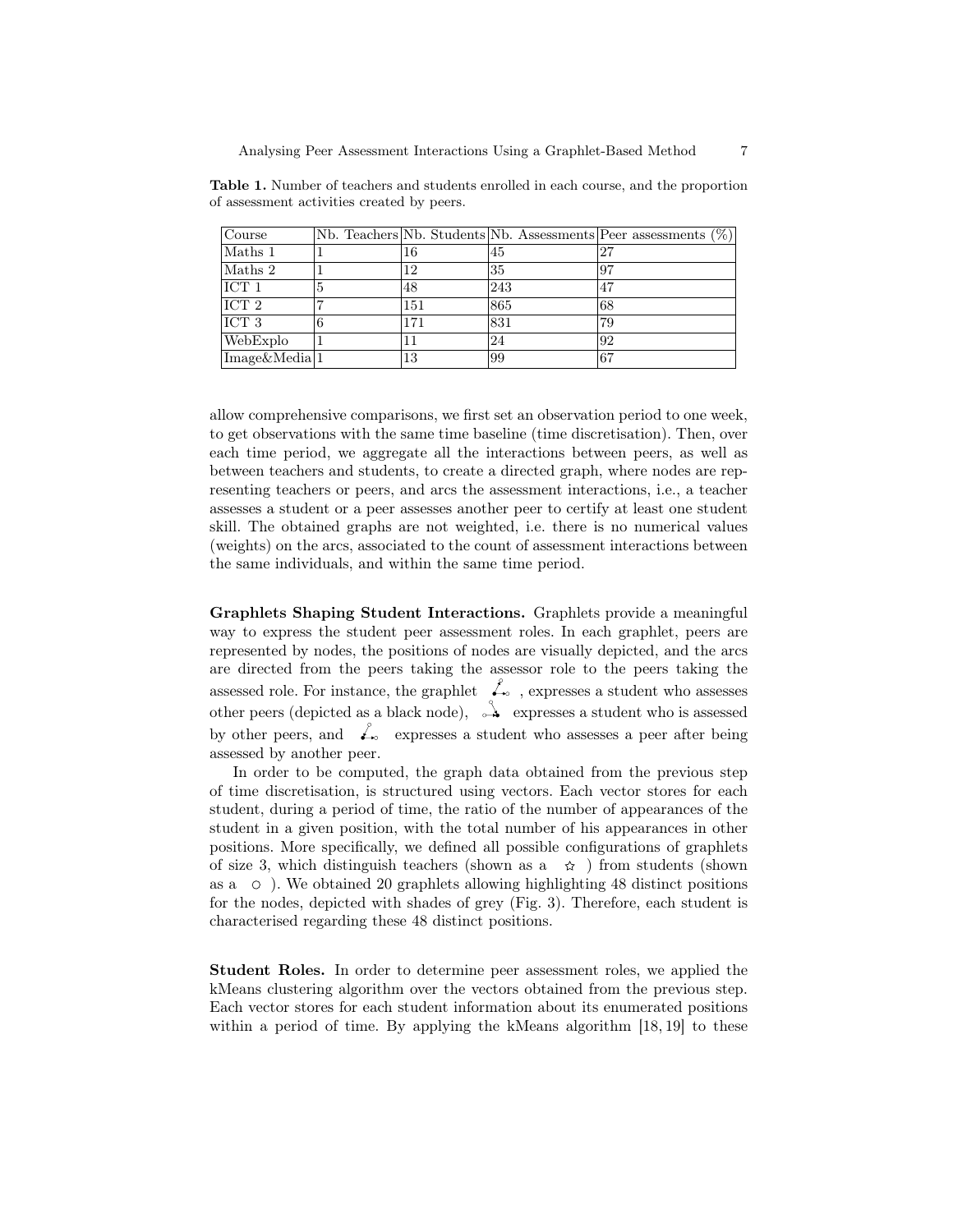

Fig. 3. The 48 possible positions expressed by 20 directed graphlets of size three, depicted by shades of grey. In each graphlet, the nodes with the same colour are in the same position. Students are represented by circles and teachers by stars.

vectors, we obtain clusters of similar distributions of positions. The clustering produced by this algorithm is dependent on its initialisation step and the number of clusters c that is given as a parameter. Therefore, we ran the algorithm a hundred times for each value of c between 1 and 20 and kept the best result according to the silhouette score [28].

Peer Assessments Temporal Dynamics. In order to characterise student behaviours over time and analyse peer assessment dynamics, we analyse, for each student, transitions between two different roles at two consecutive time periods.

We applied a likelihood metric named a measure of transition likelihood, as proposed in [10]. In our context, the likelihood metric is expressed as  $L(R_t \rightarrow$  $R_{t+1}$ ) (equation 1). It measures to what extent the student roles  $R_t$  and  $R_{t+1}$ are associated, where  $R_t$  represents a student role at a current time t, and  $R_{t+1}$ a student role at the next time,  $t+1$ .

$$
L(R_t \to R_{t+1}) = \frac{Pr(R_{t+1}|R_t) - Pr(R_{t+1})}{1 - Pr(R_t)}
$$
\n(1)

The Likelihood metric, looks for association between two states  $R_t$  and  $R_{t+1}$ , using a conditional probability measure  $Pr(R_{t+1}|R_t)$ . The expected degree of association is  $Pr(R_{t+1})$ , because if  $R_{t+1}$  and  $R_t$  are independent, then  $Pr(R_{t+1}|R_t) = Pr(R_{t+1})$ . Therefore, the numerator of equation 1 is null, and so  $L(R_t \to R_{t+1}) = 0$ , i.e. no relationship between immediate role and next role [10].

The numerator of the likelihood may be interpreted as the degree of the association between the two consecutive roles minus the degree of the expected association between these roles at independence. If  $Pr(R_{t+1}|R_t)$  is lesser than  $Pr(R_{t+1})$  then  $L(R_t \to R_{t+1}) < 0$ , i.e. the association is less frequent than what would be expected under the hypothesis of independence (null hypothesis). On the contrary, if  $Pr(R_{t+1}|R_t)$  is greater than  $Pr(R_{t+1})$  then  $L(R_t \rightarrow R_{t+1}) > 0$ , i.e. the association is more frequent than what would be expected under the hypothesis of independence.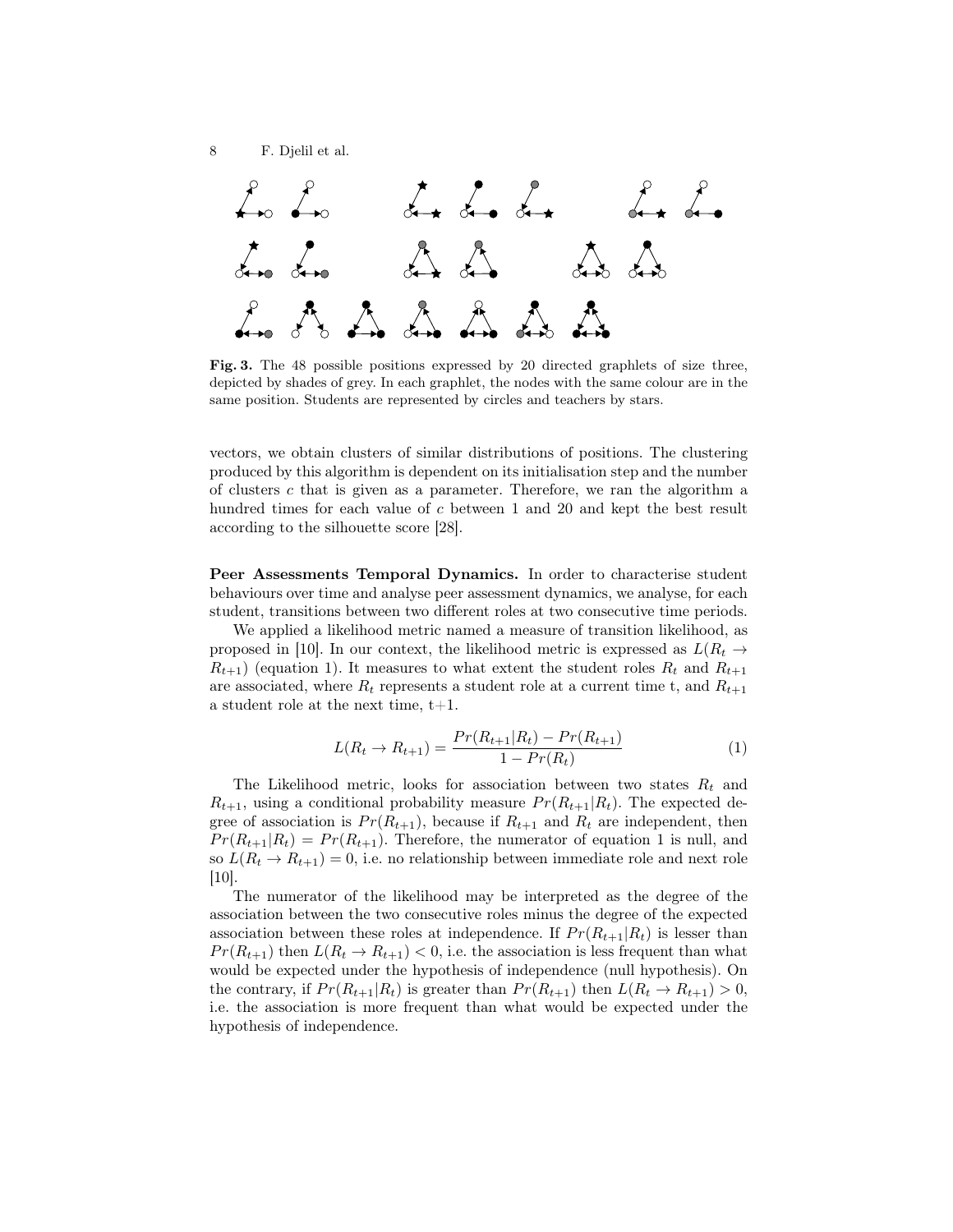Likelihood is then averaged for each transition over the student population. In order to determine whether the average of our sample is statistically different from a null likelihood hypothesis, we perform a one-sample t-test (see equation 2) where  $\bar{x}$  is the average of the likelihood for our population, S the standard deviation of the likelihood for the population,  $n$  the size of the population and  $\mu = 0$  our hypothesis statement.

$$
t = \frac{\bar{x} - \mu}{\frac{S}{\sqrt{n}}} \tag{2}
$$

# 4 Results and Discussion

#### 4.1 Student Peer Assessment Roles

The clustering of the aggregated peer interaction data based on graphlets and positions enumeration led to four different categories of student positions, defining four distinct student roles (Table 2). Instead of focusing on all 48 possible positions (see Fig. 3), and in order to describe in a meaningful way each role category, we only keep the most frequent positions representing at least 75% of the positions within a cluster. We keep eight positions expressed with eight distinct graphlets to characterise the student peer assessment roles. Table 2 gives for each role, the statistical frequency of each of the eight positions, as well as the size of each role category.

Table 2. Resulting peer assessment roles described with the most frequent positions. Black depicted nodes represent distinct positions. Teachers are distinguished from students by star-shaped nodes.

|                       | Assessed positions |       |      |      | $ {\rm Assessment~positions} {\rm Both} $ |      |      |      |      |
|-----------------------|--------------------|-------|------|------|-------------------------------------------|------|------|------|------|
| $\rm Role$            | Size               | 12—10 |      |      |                                           |      |      |      |      |
| teacher-assessed      | 270                | 0.92  | 0.02 |      |                                           |      | 0.01 |      |      |
| peer-assessed         | 412                | 0.04  | 0.70 | 0.07 | 0.07                                      | 0.01 |      |      | 0.01 |
| assessor              | 260                |       |      |      |                                           | 0.80 | 0.07 | 0.05 | 0.02 |
| assessed-and-assessor | 459                | 0.05  | 0.09 | 0.08 | 0.06                                      | 0.10 | 0.23 | 0.09 | 0.08 |

We interpreted the four distinct roles on the basis of graphlet and position enumeration, as follows:

– teacher-assessed: This role is defined by a category that includes students who have been mostly assessed by the teacher  $\lim_{n \to \infty} 92\%$  of cases). This shows that teachers are significantly present across courses, and that students choose to be assessed by teachers rather than peers at certain time periods.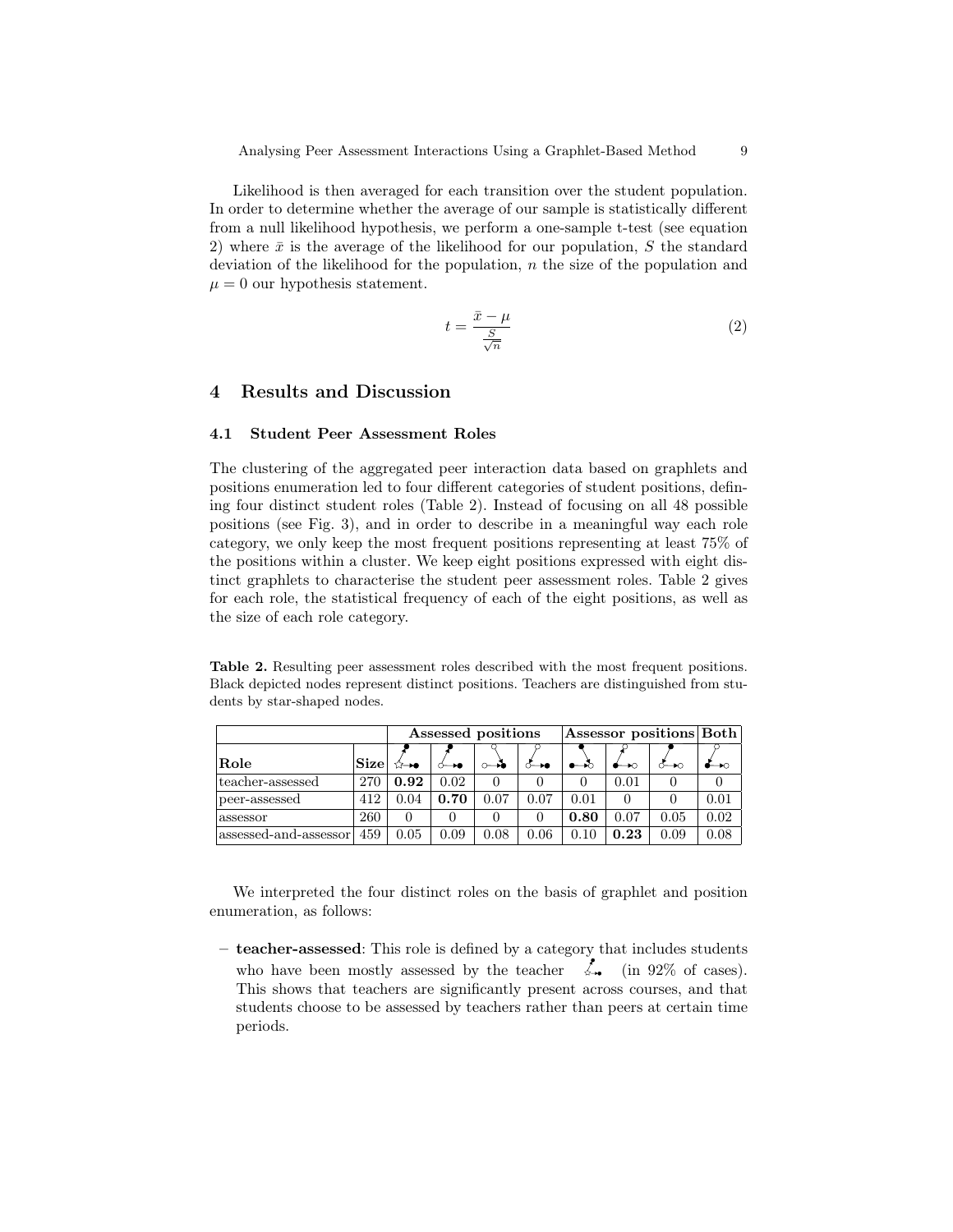- 10 F. Djelil et al.
- peer-assessed: This role is defined by a category that includes students who are mostly assessed by other peers (at least in 84% of cases). We note that it is common for the peers being assessed to have the same assessor  $\mathcal{L}_{\bullet}$ (70%), but that it is quite rare to be assessed by several peers  $\rightarrow$  (7%), or to be assessed by a peer that has been himself assessed by another peer (a sequence of two assessments)  $\mathcal{L}_{\bullet}$  (7%). This can be explained by the fact that, over one week of observation, peers remain focused on one learning objective and do not move to other peer assessment activities.
- **assessor**: This role is defined by a category that includes peers who are assessors in 93% of the positions they hold, over a period of time. The majority of these students assess the same peers  $\rightarrow \$  (80%), more rarely different peers  $\mathcal{L}_{\infty}$  (7%), and it is also uncommon that when a student assesses a peer, this peer assesses in turn another peer  $\mathcal{L}_{\infty}$  (5%). This can be explained by the fact that students may know each other and favour their friends first in the assessments.
- assessed-and-assessor: This role is defined by a category that includes students who have the most balanced peer assessment interactions. This role is related to peers characterised by, at least, 42% of assessor positions and 28% of assessed positions. In contrast to what we observed for the category of assessor roles, students with this role are more likely to assess different peers  $\mathcal{L}_{\infty}$  (23%), instead of assessing peers who are being assessed by other students  $\rightarrow$  (10%).

Furthermore, in this role students are more likely to appear as first assessors of peers that are in turn assessors of other peers  $\sim$  (9%). They are less likely to be assessed by teachers  $\overrightarrow{A}_{\bullet}$  (5%), but they are rather assessed by other peers. They are assessed by the same peers  $\mathcal{L}_{\bullet}$  (9%), or different peers  $\rightarrow$  (8%). They are also assessed by peers that have been assessed before by other peers  $\mathcal{L}_{\bullet}$  (6%). Finally, this role is characterised by the most frequent positions expressing both assessor and assessed peer interactions  $\&$  (8% of the cases). These students, therefore, present a role that could be described as being strongly committed to peer assessment, both by creating assessments activities, and also mainly interacting with their peers as assessors or to be assessed and get skills certified.

#### 4.2 Student Peer Assessment Dynamics

Equation 1 was used to compute the likelihood of all possible role transitions excluding repetitions between roles, leading to  $3\times4$  or 12 possible transitions. Descriptive statistics on the transition likelihood and the results of the t-tests are presented in Table 3. We performed one-sample t-tests to test whether likelihood measures were significantly greater than or equivalent to zero, i.e. no relationship between immediate and next role.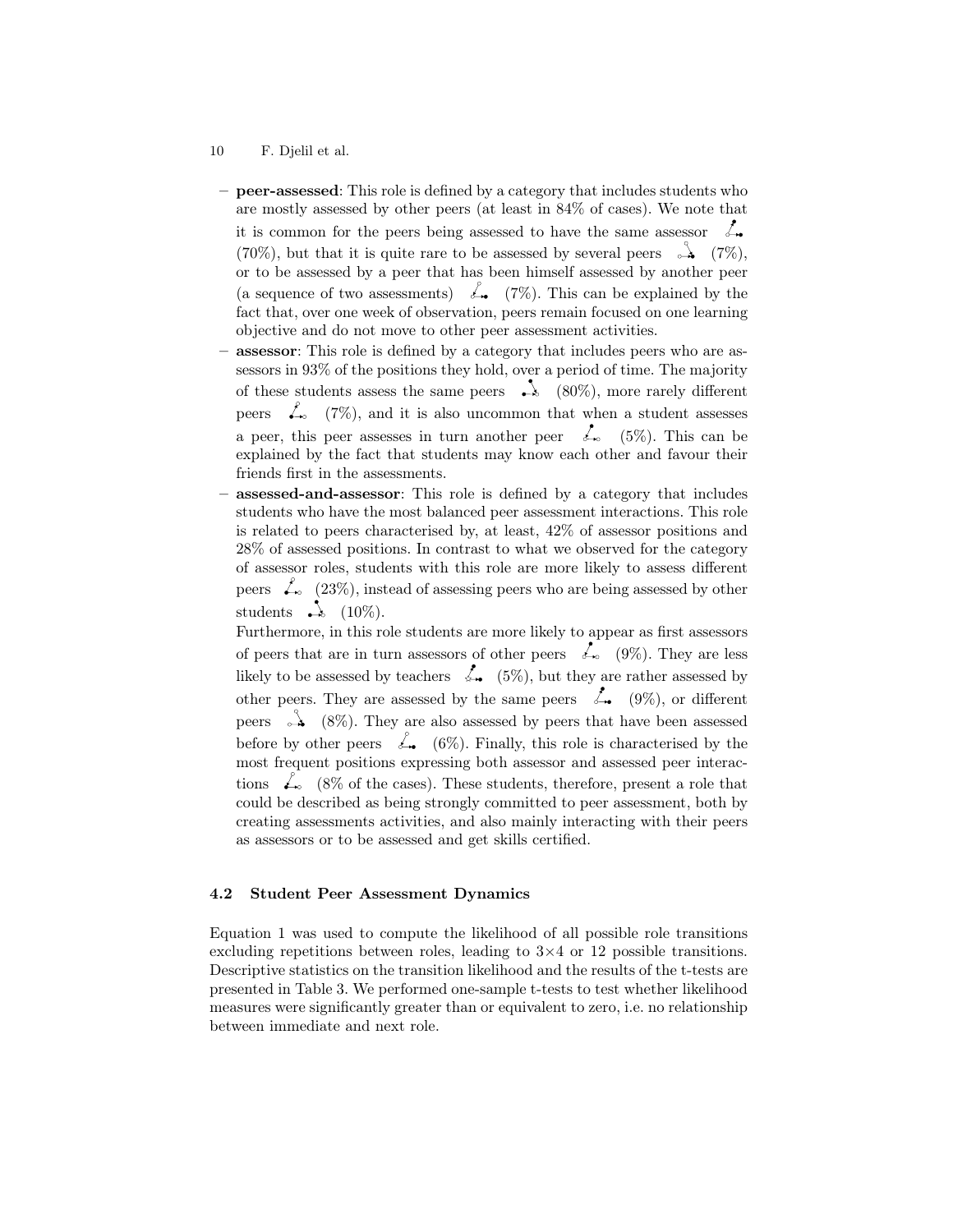Significance testing led to five transitions that occur above chance  $(p<0.05$ ,  $\bar{x}$ >0), namely (teacher-assessed  $\rightarrow$  peer-assessed / assessed-and-assessor; peer $a$ assessed  $\rightarrow$  assessed-and-assessor; assessor  $\rightarrow$  peer-assessed / teacher-assessed), and three transitions whose occurrence was expected at chance levels  $(p<0.05$ ,  $\bar{x}<0$ , namely (peer-assessed  $\rightarrow$  assessor; assessed-and-assessor  $\rightarrow$  assessor / teacher-assessed).

The first five transitions expressed an association between specific roles. This showed that peers assumed different roles as assessed and assessors after being assessed from the teacher or another peer. They also engage with their peers with assessed roles after being assessors. On the other hand, the three other transitions showed that peers engage as assessors more frequently regardless of their previous peer assessment roles. Moreover, students who are assessed by teachers are not most likely those who are engaging in peer assessment beforehand.

From these results, we can observe that peers have a positive tendency towards a more balancing role and engage in the peer assessment process progressively. We observe that teachers are significantly present in the courses, and students may need to be assessed by teachers before engaging themselves in reciprocal activities with peers. Another interesting result, is that students who are assessing first their friends (assessing frequently the same peers), are not likely those who have experienced peer assessment in a more balanced way. This shows that students may need time before feeling comfortable to interact with new peers, and so the process of peer assessment may take time before being adopted by students.

|                                                            |                  |                           |   | One-sample t-test |       |  |  |
|------------------------------------------------------------|------------------|---------------------------|---|-------------------|-------|--|--|
| Transitions                                                | $\boldsymbol{n}$ | $\bar{x}$                 | S |                   |       |  |  |
| From teacher-assessed role                                 |                  |                           |   |                   |       |  |  |
| teacher-assessed $\rightarrow$ assessor                    |                  | $267$  -0.000 0.409 -0.02 |   |                   | 0.988 |  |  |
| teacher-assessed $\rightarrow$ peer-assessed**             | 267              | 0.110 0.590               |   | 3.05              | 0.002 |  |  |
| teacher-assessed $\rightarrow$ assessed-and-assessor**     | 267              | 0.061 0.401               |   | 2.48              | 0.014 |  |  |
| From peer-assessed role                                    |                  |                           |   |                   |       |  |  |
| peer-assessed $\rightarrow$ assessor**                     |                  | $250$  -0.129 0.357 -5.70 |   |                   | 0.000 |  |  |
| $peer-assessed \rightarrow teacher-assessed$               | 2501             | 0.038 0.624               |   | 0.97              | 0.332 |  |  |
| peer-assessed $\rightarrow$ assessed-and-assessor**        | <b>250</b>       | $0.229 \, 0.475$          |   | 7.64              | 0.000 |  |  |
| From assessor role                                         |                  |                           |   |                   |       |  |  |
| $assessor \rightarrow peer-assessed**$                     | 168              | $0.251 \,   0.578$        |   | 5.62              | 0.000 |  |  |
| $assessor \rightarrow teacher-assessed**$                  | 168              | $0.105 \,   0.534  $      |   | 2.55              | 0.012 |  |  |
| $assessor \rightarrow assessed-and-assessor$               | 1681             | 0.020   0.425             |   | 0.62              | 0.539 |  |  |
| From assessed and assessor role                            |                  |                           |   |                   |       |  |  |
| assessed-and-assessor $\rightarrow$ assessor <sup>**</sup> |                  | $149$  -0.200 0.293 -8.31 |   |                   | 0.000 |  |  |
| assessed-and-assessor $\rightarrow$ peer-assessed          |                  | 149 - 0.022 0.616 - 0.44  |   |                   | 0.659 |  |  |
| assessed-and-assessor $\rightarrow$ teacher-assessed**     |                  | 149 - 0.218 0.411 - 6.47  |   |                   | 0.000 |  |  |

Table 3. Descriptive statistics of transition likelihood between two roles and results of the t-tests.  $**p < 0.05$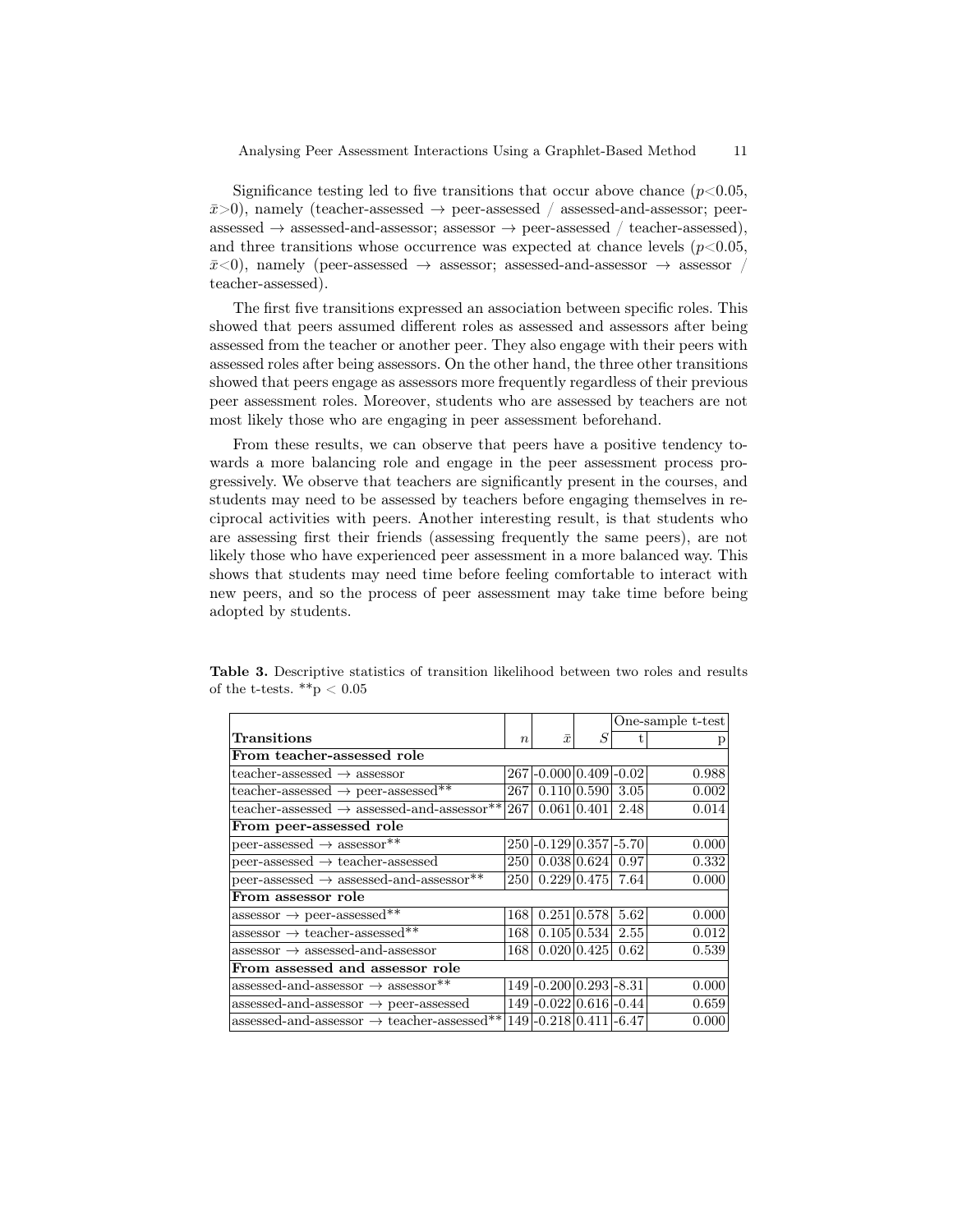12 F. Djelil et al.

# 5 Conclusion and Implications

In this work, we have presented a graphlet-based method to analyse peer assessment interactions and their temporal dynamics, in the context of hybrid courses using a peer learning platform called Sqily. The graphlets allowed to shape peer interactions and provide a meaningful way to detect peer assessment roles, over the same time baseline. This approach makes it possible to meaningfully observe how students engage in peer assessment activities. And finally, examining dynamics brings insights on how peers adopt different roles over time. We observed that peers have a positive tendency to adopt the peer assessment process and engage progressively in reciprocal activities towards peers. Teacher presence was observed significantly across courses, and this may lead to enhance initial assessment activities between peers.

This study contributes fresh insights into better understanding how peer assessment occurs for informing future research. One of the main interesting empirical findings of this work is that students need some support to engage in a peer-assessment process, and that a direct guidance from a teacher can help them to initiate interactions with peers. Another main contribution of this paper consists in the effectiveness and expressiveness of the graphlet-based method used for analysing and interpreting assessment interactions between peers. This method has a great potential to address meany state of the art issues regarding peer assessment, such as friendship based favouritism between peers and resistance to being involved in peer assessment. This method would also be transferable to analyse other learning issues in similar contexts, as it allows shaping interactions between peers. One could focus, for example, on cooperation between students, such as co-development of learning content or analysing team work [14].

The work presented in this paper is of scholarly and practical implications. This work brings interesting insights on the design of learning analytics tools that allow for a meaningful reporting of peer learning dynamics. This may strengthen formative evaluation and provide learners with quick feedback during their learning. Future work is motivated to scaffold peer learning. Moreover, further information is required to improve peer interaction analysis and better understand peer learning phenomena. For example, it would be relevant to adapt the size of the observation time window to the intensity of interactions during a course, to get more rich information and improve the analysis of peer learning. It would be also interesting to analyse the quantity and the quality of feedback made to peers. This can extent the relative research on peer learning and peer assessment.

Acknowledgements. This work was financed by Carnot TSN/IMT Atlantique (2019-2020).

## References

1. Ashenafi, M.M.: Peer-assessment in higher education–twenty-first century practices, challenges and the way forward. Assessment & Evaluation in Higher Education  $42(2)$ ,  $226-251$   $(2017)$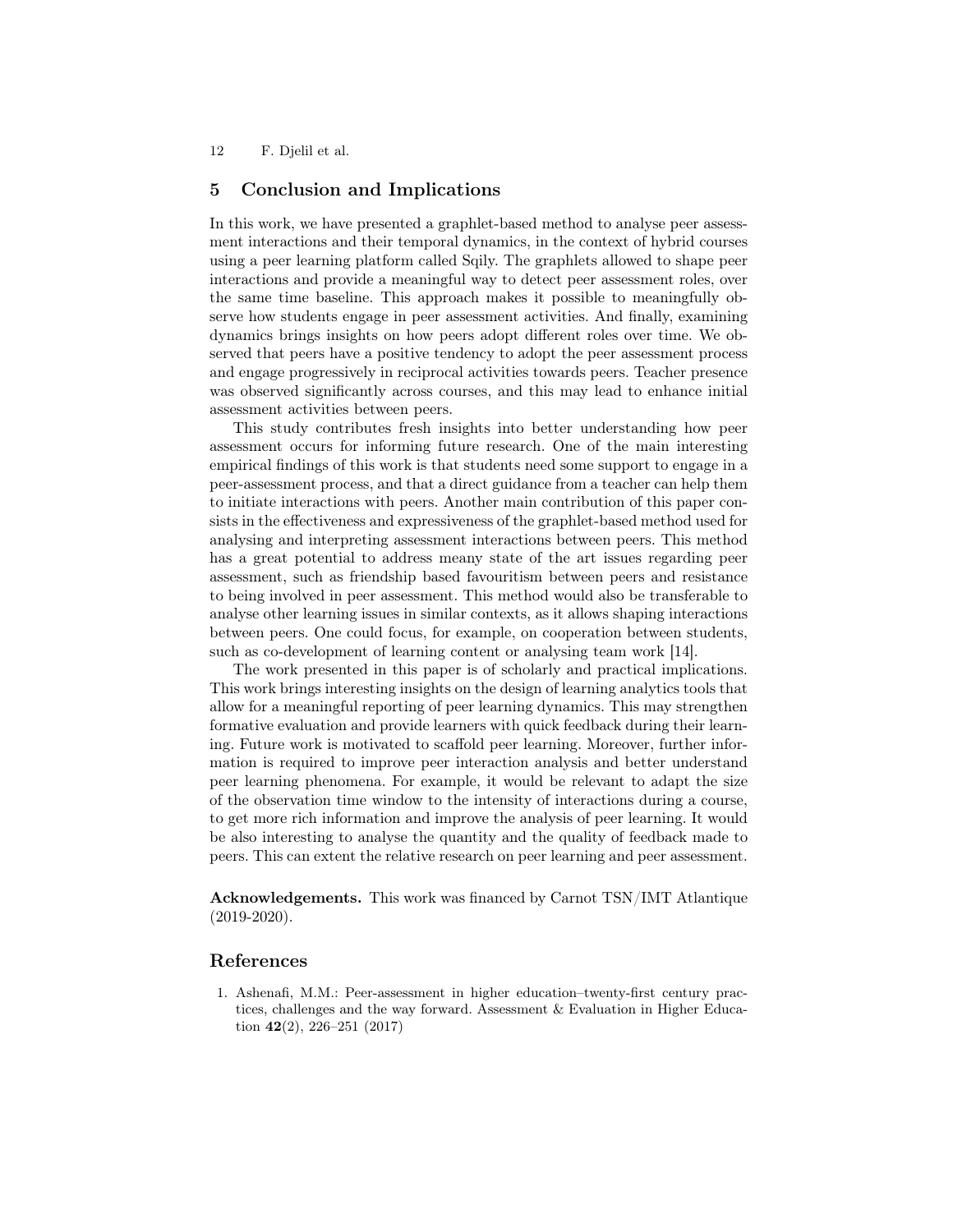Analysing Peer Assessment Interactions Using a Graphlet-Based Method 13

- 2. Bevitt, S.: Innovative assessment practice evaluating and managing the impact on student experience. Working Paper, Higher Education Academy (HEA) (May 2012), https://derby.openrepository.com/handle/10545/237191
- 3. Cela, K.L., Sicilia, M.Á., Sánchez, S.: Social network analysis in e-learning environments: A preliminary systematic review. Educational Psychology Review 27(1), 219–246 (2015)
- 4. Charbey, R., Brisson, L., Bothorel, C., Ruffieux, P., Garlatti, S., Gilliot, J.M., Mallégol, A.: Roles in social interactions: graphlets in temporal networks applied to learning analytics. In: Complex Networks 2019, The 8th International Conference on Complex Networks and their Applications. Lisbon, Portugal (Dec 2019)
- 5. Cho, K., Schunn, C.D., Wilson, R.W.: Validity and reliability of scaffolded peer assessment of writing from instructor and student perspectives. Journal of Educational Psychology 98(4), 891 (2006)
- 6. Cooper, S., Sahami, M.: Reflections on stanford's moocs. Communications of the ACM 56(2), 28–30 (2013)
- 7. Damon, W.: Peer education: The untapped potential. Journal of applied developmental psychology 5(4), 331–343 (1984)
- 8. Dancer, W.T., Dancer, J.: Peer rating in higher education. Journal of Education for Business 67(5), 306–309 (1992)
- 9. Divjak, B., Maretić, M.: Learning analytics for peer-assessment:(dis) advantages, reliability and implementation. Journal of Information and Organizational Sciences 41(1), 21–34 (2017)
- 10. D'Mello, S., Graesser, A.: Dynamics of affective states during complex learning. Learning and Instruction  $22(2)$ ,  $145 - 157$  (2012). https://doi.org/https://doi.org/10.1016/j.learninstruc.2011.10.001, http://www.sciencedirect.com/science/article/pii/S0959475211000806
- 11. Ersöz, Y., Sad, S.N.: Facebook as a peer-assessment platform: A case study in art teacher education context. International Journal of Assessment Tools in Education 5(4), 740–753 (2018)
- 12. Faust, K.: 7. very local structure in social networks. Sociological Methodology 37(1), 209–256 (2007)
- 13. Gibbs, G., Simpson, C.: Does your assessment support your students' learning. Journal of Teaching and learning in Higher Education 1(1), 1–30 (2004)
- 14. Healey, M.: Students as partners in learning and teaching in higher education. In: Workshop Presented at University College Cork. vol. 12, p. 15 (2014)
- 15. Healey, M., Flint, A., Harrington, K.: Students as partners: Reflections on a conceptual model. Teaching  $\&$  Learning Inquiry  $4(2)$ , 1–13 (2016)
- 16. Holland, P.W., Leinhardt, S.: Local structure in social networks. Sociological methodology 7, 1–45 (1976)
- 17. Li, H., Xiong, Y., Zang, X., L. Kornhaber, M., Lyu, Y., Chung, K.S., K. Suen, H.: Peer assessment in the digital age: A meta-analysis comparing peer and teacher ratings. Assessment & Evaluation in Higher Education  $41(2)$ , 245–264 (2016)
- 18. Lloyd, S.: Least squares quantization in pcm. IEEE transactions on information theory 28(2), 129–137 (1982)
- 19. MacQueen, J., et al.: Some methods for classification and analysis of multivariate observations. In: Proceedings of the fifth Berkeley symposium on mathematical statistics and probability. vol. 1, pp. 281–297. Oakland, CA, USA (1967)
- 20. del Mar Sánchez-Vera, M., Prendes-Espinosa, M.P.: Beyond objective testing and peer assessment: alternative ways of assessment in moocs. International Journal of Educational Technology in Higher Education 12(1), 119–130 (2015)